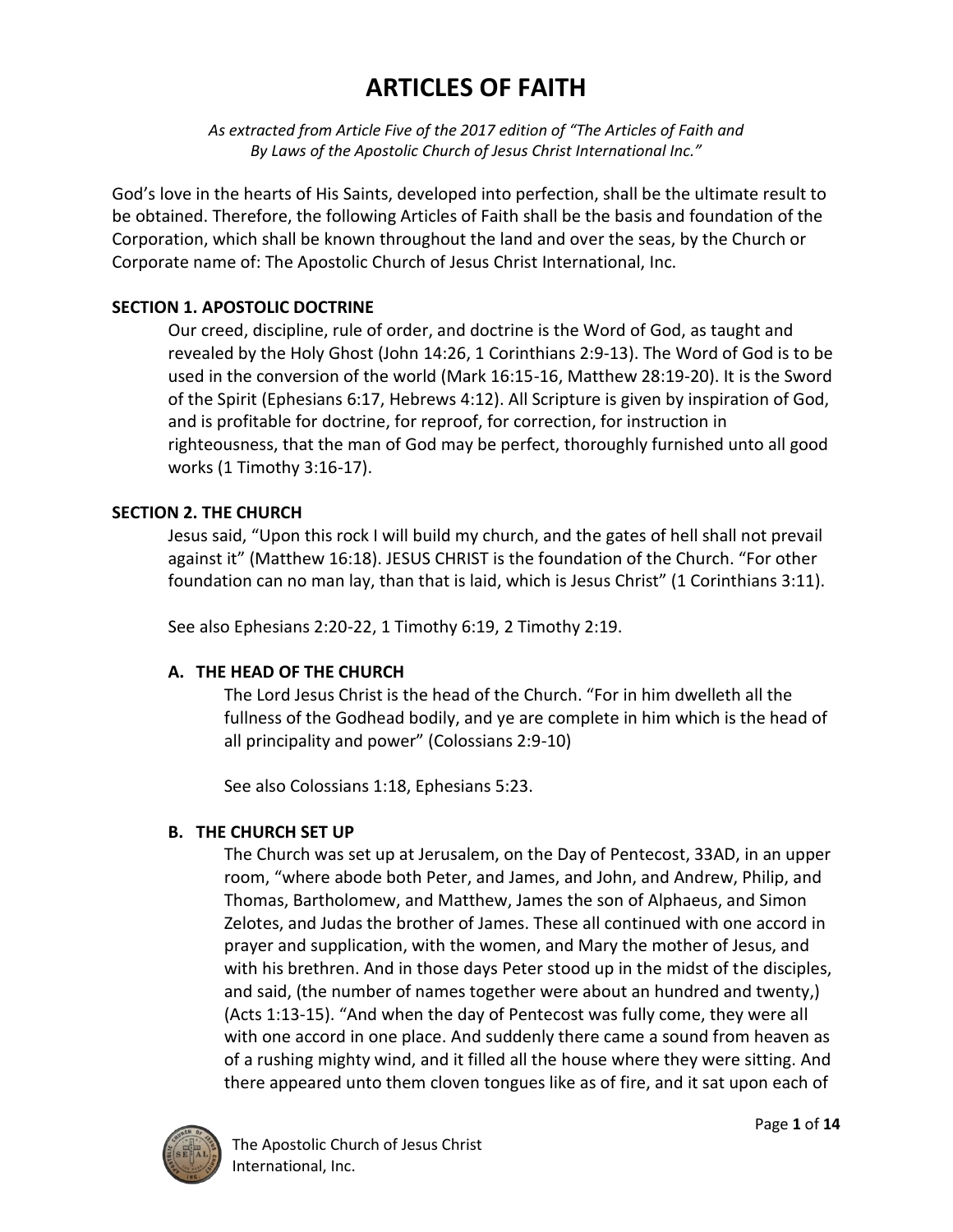them. And they were all filled with the Holy Ghost, and began to speak with other tongues, as the Spirit gave them utterance" (Acts 2:1-4).

See also Luke 24:49, Acts 1:4-5, Acts 2:1-42, 1 Corinthians 12:13-28.

# **C. THE CHURCH APOSTOLIC**

The Church is founded upon the Apostles and Prophets, Jesus Christ Himself being the Chief Cornerstone (Ephesians 2:20). "Jesus answered, 'Verily, verily, I say unto thee, except a man be born of water and of the Spirit, he cannot enter into the kingdom of God'" (John 3:5). Jesus gave the Apostle Peter the "keys to the kingdom" (Matthew 16:19). Peter used the keys in Acts 2:38. "They that gladly received his word were baptized; and the same days there were added unto them about three thousand souls. And they continued steadfastly in the apostles' doctrine …" (Acts 2:41-42).

They were Apostolic, because of their Apostolic Faith, Apostolic Teaching, Apostolic Doctrine, and their Apostolic Foundation. The Church of Jesus Christ today is still Apostolic, earnestly contending for the faith once delivered to the saints (Jude 3). In the days of the Apostles, the Churches of Rome, Alexandria, Antioch, and Jerusalem were called Apostolic Churches.

# **D. CHURCH MEMBERSHIP**

There is only one way to become a member of the Church of Jesus Christ: "Ye must be born again of water and of the Spirit" (John 3:5). "Repent and be baptized, every one of you in the name of Jesus Christ, for the remission of sins," as in Acts 2:38, "and ye shall receive the gift of the Holy Ghost," with the signs following as in Acts 2:4. We enter into the Body of Christ, the true Church, by baptism or birth of water and Spirit. "For by one Spirit are we all baptized into one body" (1 Corinthians 12:13).

See also 1 Corinthians 12:27-28, John 3:5-8.

# **E. CHURCH MEMBERSHIP RECORDS**

The names of all the members of the Church are kept on record in heaven (Luke 10:20). "And of Zion it shall be said, this and that man was born in her. The Highest himself shall establish her. The Lord shall count when he writeth up the people that this man was born there" (Psalm 87:5-6). All must be born of water and Spirit in this dispensation if they desire their names to be written in heaven (Hebrews 12:22-23).

# **F. NAMES BLOTTED OUT**

"And the Lord said unto Moses, whosoever hath sinned against me, him I will blot out of my book" (Exodus 32:33). In Revelation 3:5 it is written, "He that overcometh … I will not blot out his name out of the book of life."

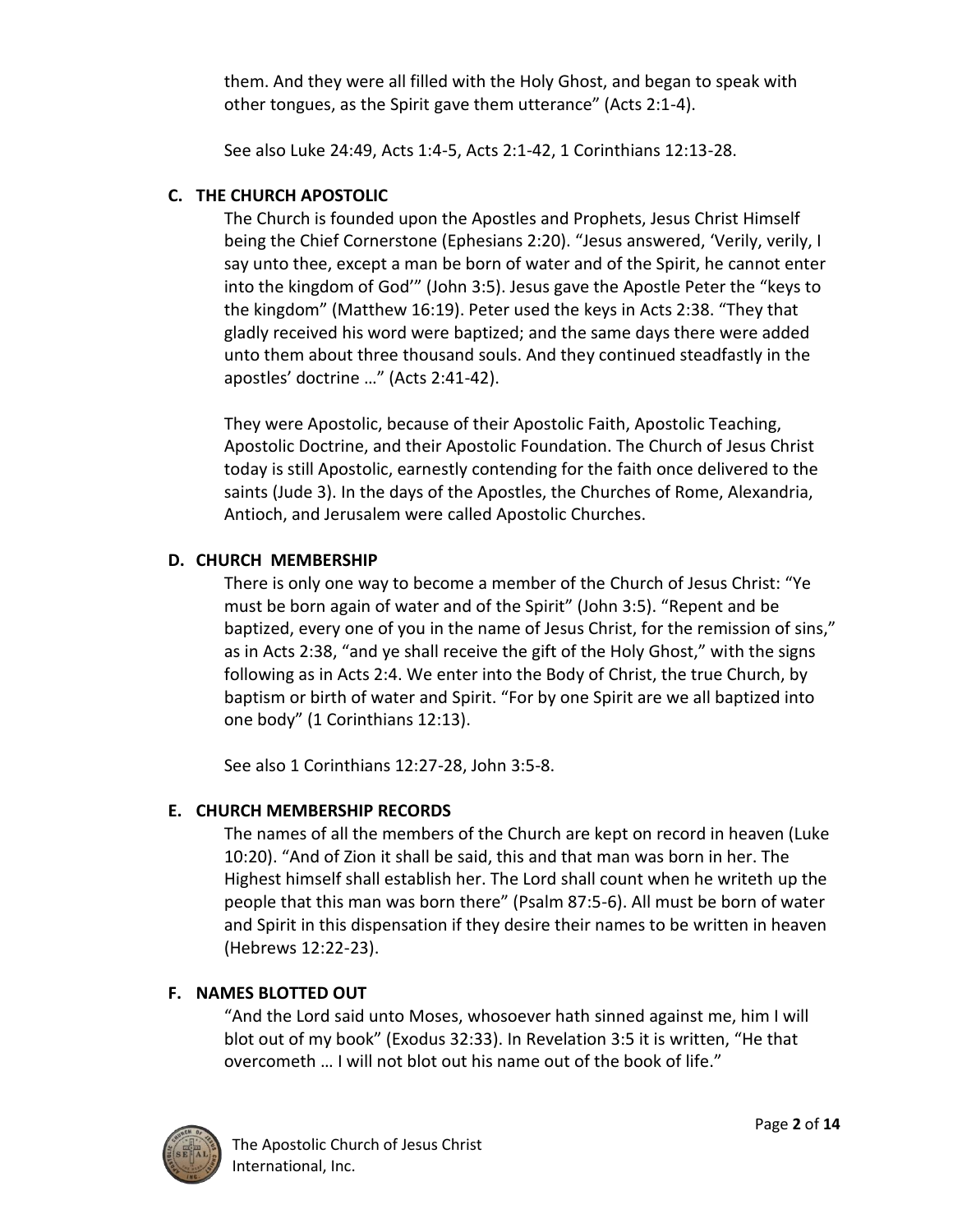## **G. THE CHURCH A SPIRITUAL TEMPLE**

"Know ye not that ye are the temple of God, and that the Spirit of God dwelleth in you?" (1 Corinthians 3:16). "What? Know ye not that your body is the temple of the Holy Ghost which is in you, which ye have of God, and ye are not your own?" (1 Corinthians 6:19). "And what agreement hath the temple of God with idols? For ye are the temple of the living God. As God hath said, I will dwell in them and walk in them, and I will be their God, and they shall be my people" (2 Corinthians 6:16). "And are built upon the foundation of the Apostles and Prophets, Jesus Christ himself being the chief cornerstone, in whom all the building fitly framed together growth into a holy temple in the Lord, in whom ye are also builded together for an habitation of God through the Spirit" (Ephesians 2:20-22). "Ye also as lively as stones are built up a spiritual house, a holy priesthood, to offer up spiritual sacrifice to God by Jesus Christ" (1 Peter 2:5).

See also Hebrews 3:6.

# **H. THE CHURCH NAME**

"The Gentiles shall see thy righteousness, and the kings thy glory and thou shall be called by a new name which the mouth of the Lord shall name" (Isaiah 62:2). In this we have a clear prediction of the establishment of the name of the New Testament Church, in which the Gentiles were to hold their membership. The name was not some title men were pleased to give her, but she was to be named by the mouth of the Lord. In harmony with this thought, the Prophet Daniel said, "Oh Lord for thine own sake … O my God, for they city and thy people are called by thy name" (Daniel 9:19). "I will say to the north, give up, and to the south, keep not back. Bring my sons from afar and my daughters from the ends of the earth. Even every one that is called by my name" (Isaiah 43:6-7). "He calleth his own sheep by name and leadeth them out" (John 10:3-4). "There shall be one fold and one shepherd" (John 10:16).

The name, "The Apostolic Church of Jesus Christ," reveals the foundation of the Church, and identifies us with the Mother Church that was set up on the Day of Pentecost, AD 33 and continued steadfastly in the Apostles' Doctrine. It also acknowledges Jesus Christ to be its founder, builder, owner, maker, author, and possessor.

# **SECTION 3. ONE GOD**

There is only one God (Ephesians 4:6). The Lord is God (Deuteronomy 4:39). There is only one Lord (Ephesians 4:5). The same Lord that said He is God in Deuteronomy 4:39 said, "I am Jesus," in Acts 9:5. The Lord said, "I am the Almighty God" in Genesis 17:1. Jesus Christ is revealed to be the Almighty God in Isaiah 9:6, Revelation 1:8, and Revelation 4:8. Jesus Christ is our great God and Savior who gave Himself for us (Titus 2:13-14). He is Lord God of the Holy Prophets (Revelation 22:6-16). The true God (1 John 5:20). God manifested in the flesh (1 Timothy 3:16). God is a Spirit (John 4:24). A Spirit is

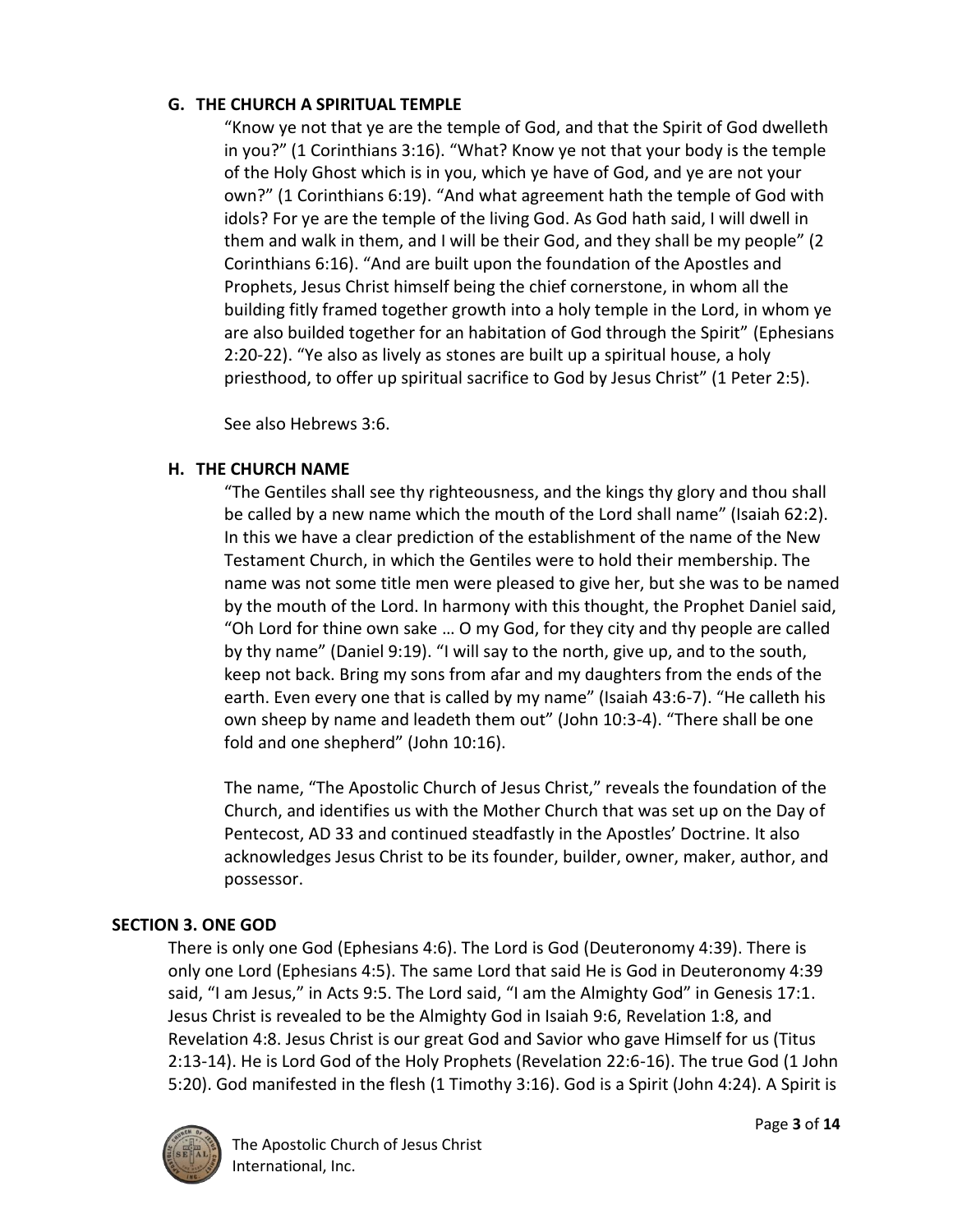invisible (1 Timothy 1:17, Colossians 1:15-19). A Spirit hath not flesh and bones (Luke 24:39). God, the great eternal Spirit "veiled Himself" in the flesh of His Son, Jesus Christ (Hebrews 10:20), making him both Lord and Christ (Acts 2:36). The mighty God, the Mighty God, the Everlasting Father (Isaiah 9:6). A Savior which is Christ the Lord (Luke 2:11). One Lord and His name one (Zechariah 14:9).

## **SECTION 4. THE GODHEAD**

The Spirit of God alone dwells in the Godhead according to the Word of God. Father and Holy Ghost are synonymous terms for the Spirit of God that dwelt in the Temple made without hands and who was known as the Lord Jesus Christ. "Beware lest any man spoil you through philosophy and vain deceit, through the tradition of men, after the rudiments of the world, and not after Christ. For in him dwelleth all the fullness of the Godhead bodily" (Colossians 2:8-9).

See also Acts 17:29 and Romans 1:20.

#### **SECTION 5. THE VIRGIN BIRTH**

We believe in the virgin birth of Jesus Christ (Matthew 1:18-25, Luke 1:26-38). Jesus Christ is Emmanuel, God with us (Matthew 1:25). He is the same yesterday, today, and forever (Hebrews 13:8). He is known only by divine revelation (Matthew 11:27). We believe Jesus Christ, the Son of God, was conceived of the Holy Ghost, born of the Virgin Mary, suffered under Pontius Pilate, was crucified, died, was buried, arose again the third day, showed Himself alive unto them by many infallible proofs, being seen of them forty days and ascending into heaven, will return again with power and great glory.

## **SECTION 6. THE DIVINITY OF CHRIST**

"Then said they all, art thou the Son of God? And he said unto them, ye say that I am" (Luke 22:70). "I and my Father are one" (John 10:30). "He that seeth me, seeth him that sent me (John 12:45). "If ye had known me, ye should have known my Father also, and from henceforth ye know him, and have seen him. Philip saith unto him, Lord, shew us the Father, and it sufficeth us. Jesus saith unto him, Have I been so long time with you, and yet hast thou not known me, Philip? He that hath seen me hath seen the Father, and how sayest thou then, Shew us the Father?" (John 14:7-9). "And without controversy, great is the mystery of Godliness. God was manifest in the flesh, justified in the Spirit, seen of angels, preached unto the Gentiles, believed on in the world, received up into glory (1 Timothy 3:16).

## **SECTION 7. THE NATURE OF JESUS CHRIST**

The Spirit in Christ was God Eternal, while the Temple Jesus Christ was in the process of time begotten of the Holy Ghost and born of the Virgin Mary. "God was in Christ, reconciling the world unto himself" (2 Corinthians 5:19). Christ Eternal: His going forth has been from everlasting (Micah 5:2, John 3:13-31, 8:58, 17:3-24, Hebrews 7:3, Revelation 22:13). Jesus Christ is the only Potentate, Lord of Lords, and King of Kings (1 Timothy 6:4-15, Revelation 17:14, 19:16). Both Lord and Christ (Acts 2:36, 1 Corinthians 12:3).

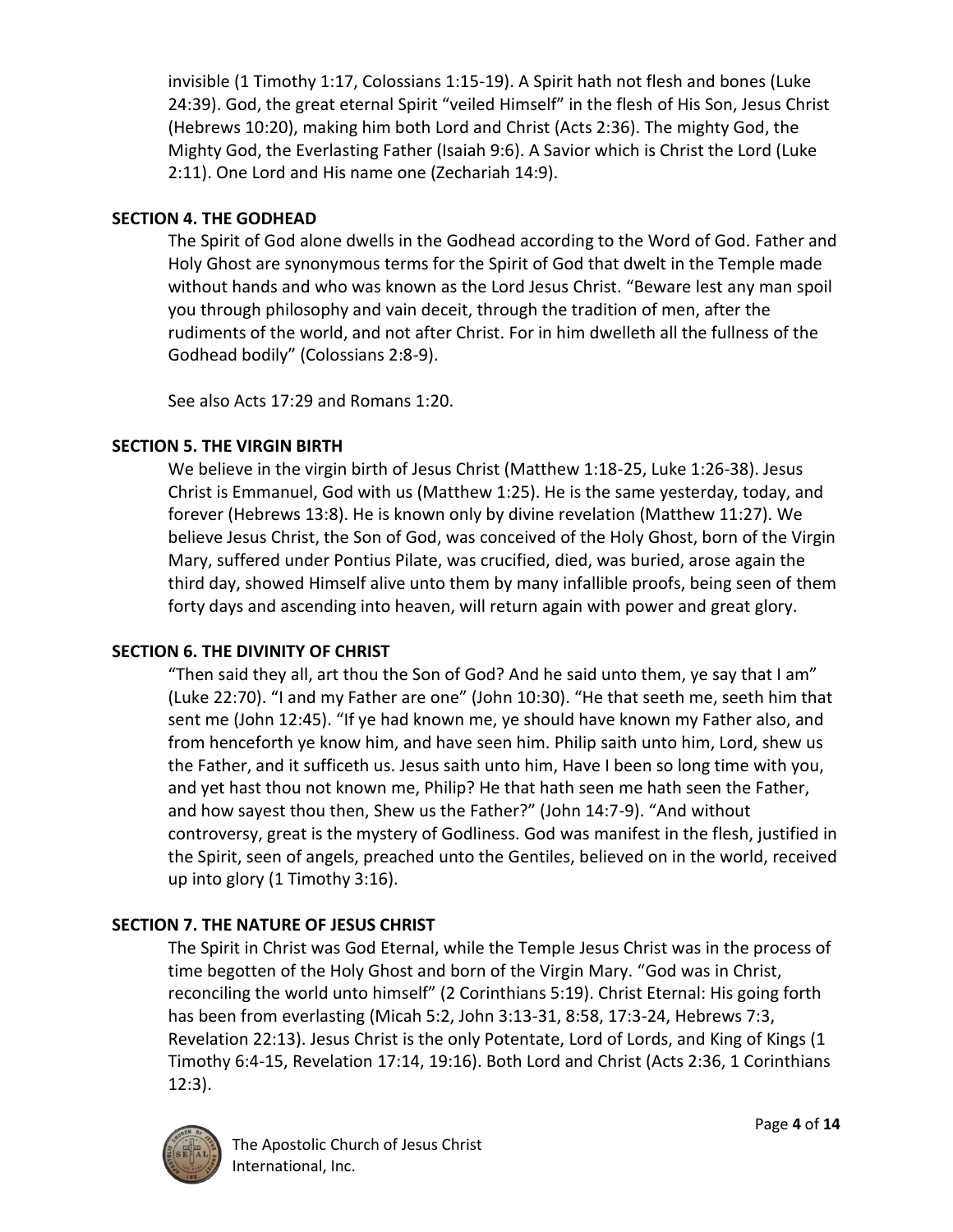#### **SECTION 8. POWER IN THE NAME OF JESUS CHRIST**

"In the name of our God we will set up our banners. Some trust in chariots, and some in horses, but we will remember the name of the Lord our God" (Psalm 20:5-7). "The name of the Lord is a strong tower, the righteous runneth into it and are safe" (Psalm 18:10). "wherefore God hath highly exalted him, and given him a name which is above every name. That at the name of Jesus every knee should bow, of things in heaven and things in earth, and that every tongue should confess that Jesus Christ is Lord to the glory of God the Father" (Philippians 2:9-11). "And that repentance and remission of sins should be preached in his name among all nations, beginning at Jerusalem" (Luke 24:47). "Neither is there salvation in any other, for there is none other name under heaven, given among men, whereby we must be saved" (Acts 4:12). "Whatsoever ye do in word or deed, do all in the name of the Lord Jesus" (Colossians 3:17).

#### **SECTION 9. REGENERATION OR THE NEW BIRTH**

"Verily I say unto you, except ye be converted, and become as a little child, ye shall not enter into the kingdom of heaven" (Matthew 18:3) See also Luke 22:3 and Acts 3:19. "ye must be born again" (John 3:3-8). David said, "Create in me a clean heart, O God, and renew a right spirit within me" (Psalm 51:10-13). "a new heart also will I give you, a new spirit will I put within you. I will take away the stony heart out of your flesh, and I will give you a heart of flesh, and I will put my Spirit within you" (Ezekiel 36:26-27). "Therefore if any man be in Christ he is a new creature" (2 Corinthians 5:17). He saves us by the washing of regeneration and renewing of the Holy Ghost (Titus 3:5, James 1:18, 1 Peter 1:3). "Being born again, not of corruptible seed, but of incorruptible, by the Word of God which liveth and abideth forever" (1 Peter 1:23) See also John 1:11-13, 2:29, 3:9, 4:1. "Whosoever believeth that Jesus is Christ is born of God" (1 John 5:1). "Whosoever is born of God doth not commit sin" (1 John 3:9, 5:18). "Hereby know we that we dwell in him, and he in us, because he hath given us of his Spirit" (1 John 4:13). "If any man have not the Spirit of Christ, he is none of his" (Romans 8:1-16).

## **SECTION 10. THE ATONING BLOOD OF CHRIST**

The blood of Jesus Christ was shed for the remission of sins (Matthew 26:28), and without the shedding of blood there is no remission of sins (Hebrews 9:22). "For as much as ye know that ye were not redeemed with corruptible things, as silver and gold, from your vain conversation received by tradition from your fathers. But with the precious blood of Christ, as of a lamb without blemish and without spot" (1 Peter 1:18- 19). "How much more shall the blood of Christ, who through the eternal Spirit offered himself without spot to God, purge your conscience from dead works to serve the living God?" (Hebrews 9:14). "Much more then, being now justified by his blood, we shall be saved from wrath through him" (Romans 5:9). See also John 1:7, Revelation 1:5, 7:14). "Who hath purchased the church with his own blood" (Acts 20:28).

## **SECTION 11. REDEMPTION AND REMISSION OF SIN**

God commanded all men everywhere to repent (Acts 17:30, 26:20). "Godly sorrow worketh repentance" (2 Corinthians 7:10). "The Lord is nigh unto them that are of a broken heart, and saveth such as be of a contrite spirit" (Psalm 34:18, 51:17). John the

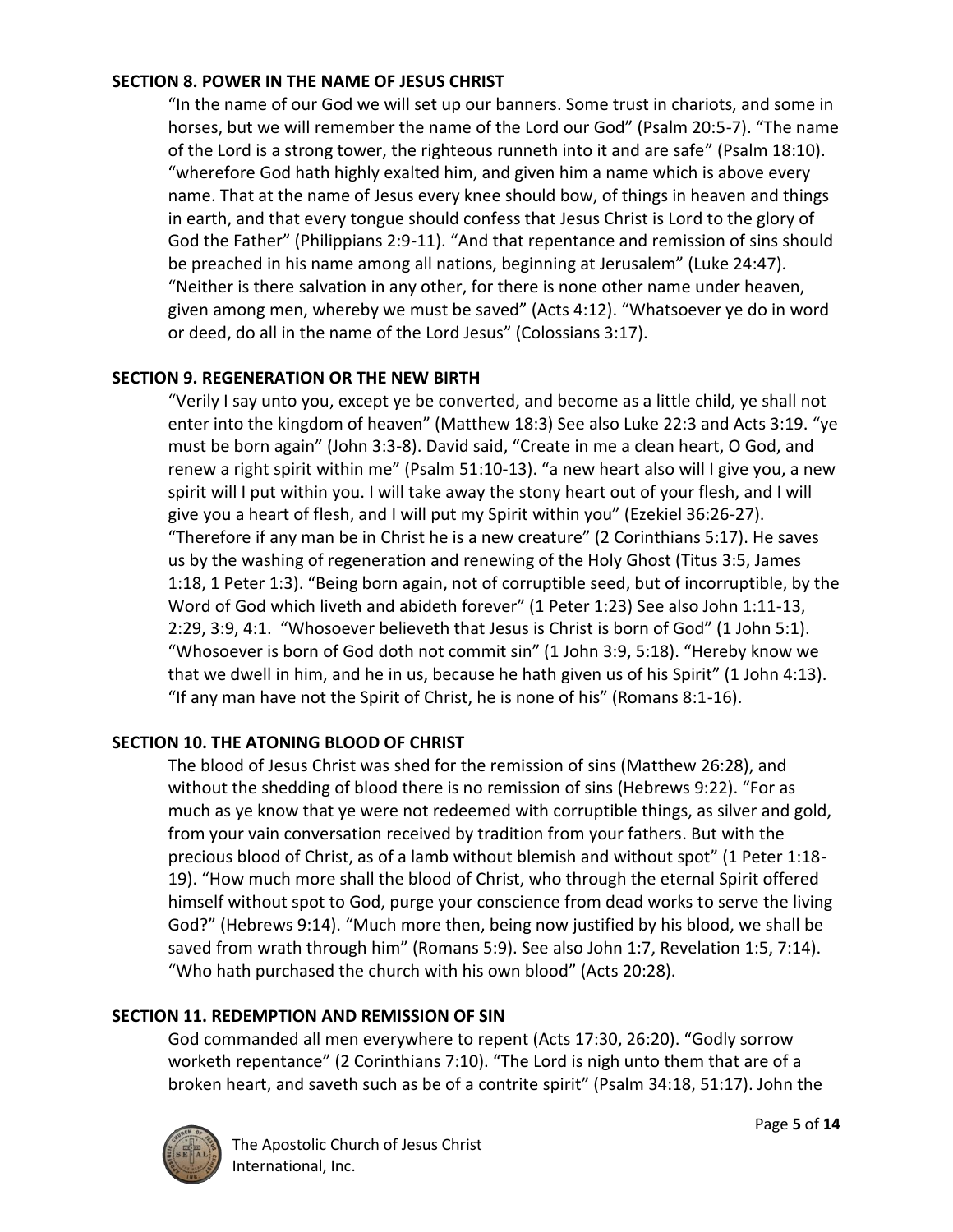Baptist preached repentance. The Lord Jesus Christ proclaimed it, and before His ascension commanded that repentance and remission of sins should be preached in his name among all nations, beginning at Jerusalem (Luke 24:47). Peter fulfilled this command on the Day of Pentecost (Acts 2:38).

# **SECTION 12. WATER BAPTISM IN THE NAME OF THE LORD JESUS CHRIST**

The Word of God is our only foundation. If the foundation be destroyed what can the righteous do? Baptism in water is a command of God: "Go ye therefore and teach all nations, baptizing them in the name of the Father, and of the Son, and of the Holy Ghost" (Matthew 28:19). "He that believeth and is baptized shall be saved, but he that believeth not shall be damned" (Mark 16:16). "Jesus answered, verily, verily, I say unto thee; except a man be born of water and of the Spirit he cannot enter into the Kingdom of God" (John 3:5). "Then Peter said unto them, Repent and be baptized every one of you, in the name of Jesus Christ, for the remission of sins, and ye shall receive the gift of the Holy Ghost" (Acts 2:38). "And he commanded them to be baptized in the name of the Lord" (Acts 10:48). "And now why tarriest thou? Arise and be baptized, and wash away thy sins, calling on the name of the Lord" (Acts 22:16). In the days of Noah eight souls were saved by water. "The like figure whereunto even baptism doth also now save us" (1 Peter 3:20-21).

Water alone does not save us. Not by water only; but by water and blood. The blood and the name of Jesus are inseparable. To be saved by water baptism, it must be administered by burial in water, in the name of the Lord Jesus Christ, for there is no other name given among men whereby we must be saved. The life of the blood of Jesus Christ is connected with water baptism when it is administered in His name. The Spirit, the water, and the blood agree in one (1 John 5:8). Without the shedding of blood there is no remission of sins. (Acts 2:38, Also the birth of water, John 3:5). "Know ye not, that so many of us as were baptized into Christ were baptized into his death. Therefore we are busied with him by baptism into death: that like as Christ was raised up from the dead by the glory of the Father, even so we also should walk in newness of life. For if we have been planted together in the likeness of his death, we shall be also in the likeness of his resurrection" (Romans 6:3-5). See also 1 Corinthians 12:13, Galatians 3:27, Colossians 2:12, and 1 Peter 3:21.

The name of the Father, the Son, and the Holy Ghost is Jesus Christ. "For in him dwelleth all the fullness of the Godhead bodily" (Colossians 2:9). See also John 1:1, 10, 14, 14:6- 10). "There are three that bear record in heaven: the Father, the Word, and the Holy Ghost, and these three are one" (1 John 5:7).

# **SECTION 13. SIGNS FOLLOW BELIEVERS**

"And these signs shall follow them that believe; In my name shall they cast out devils; they shall speak with new tongues; They shall take up serpents; and if they drink any deadly thing, it shall not hurt them; they shall lay hands on the sick, and they shall recover" (Mark 16:17-18).

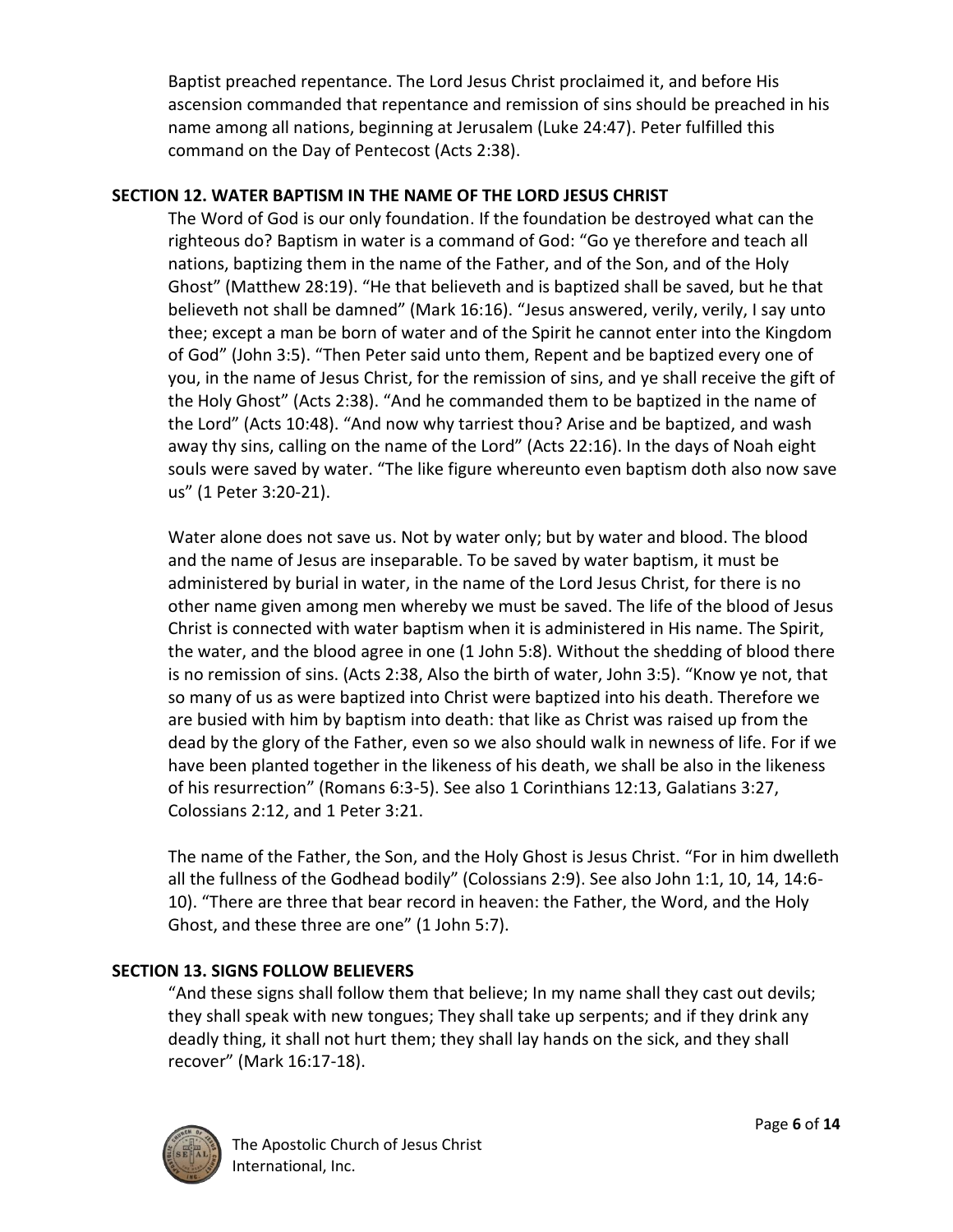#### **SECTION 14. SPIRITUAL BAPTISM**

"It shall come to pass in the last days, saith God; I will pour out my Spirit upon all flesh" (Acts 2:17). "He shall baptize you with the Holy Ghost and with fire" (Matthew 3:11). "Behold I send the promise of my Father upon you" (Luke 24:29). "Ye shall be baptized with the Holy Ghost not many days hence" (Acts 1:5).

"Ye shall receive power after that the Holy Ghost is come upon you" (Acts 1:8). The Comforter, which is the Holy Ghost, is promised (John 14:16, 18, 26, 16:7-14). These Scriptures were fulfilled at Jerusalem (Acts 2:4, 4:31), Samaria (Acts 8:14-17), with Paul (Acts 17-18, 1 Corinthians 14:18), with the Gentiles at the household of Cornelius (Acts 10:44-48), and with the Ephesians (Acts 19:1-7). Believers are sealed with the Holy Spirit (Ephesians 1:13, 4:30). Called the refreshing (Acts 3:19), the rest (Isaiah 28:11-12), the latter rain (Joel 2:23, Hosea 6:3, Zechariah 10:1). By the one Spirit we are all baptized into one body (1 Corinthians 12:13), and born of the Spirit (John 3:5).

## **SECTION 15. TONGUES**

Speaking in tongues as the Spirit gives utterance is the initial evidence of the baptism of the Holy Ghost (Acts 2:4-19, 9:17-18 with 1 Corinthians 14:18, Acts 10:44, 19:6). "He that speaketh in an unknown tongue speaketh not unto men, but unto God" (1 Corinthians 14:2). Tongues are for a sign to them that believe not (Isaiah 28:11, 1 Corinthians 14:21-22). Diverse kinds of tongues is a spiritual gift (1 Corinthians 12:10). Diversities of tongues were set in the Church by God (1 Corinthians 12:28). Paul said, "I thank God; I speak with tongues more than ye all" (1 Corinthians 14:18). "Wherefore, brethren, covet to prophesy, and forbid not to speak with tongues" (1 Corinthians 14:39).

#### **SECTION 16. SPIRITUAL GIFTS**

"Now there are diversities of gifts, but the same Spirit. And there are differences of administrations, but the same Lord. And there are diversities of operations, but it is the same God which worketh all in all. But the manifestation of the Spirit is given to every man to profit withal. For to one is given by the Spirit the word of wisdom; to another the word of knowledge by the same Spirit; To another faith by the same Spirit; to another the gifts of healing by the same Spirit; To another the working of miracles; to another prophecy; to another discerning of spirits; to another divers kinds of tongues; to another the interpretation of tongues: But all these worketh that one and the selfsame Spirit, dividing to every man severally as he will" (1 Corinthians 12:4-11).

## **SECTION 17. FRUITS OF THE SPIRIT**

"But the fruit of the Spirit is love, joy, peace, longsuffering, gentleness, goodness, faith, Meekness, temperance: against such there is no law" (Galatians 5:22-23).

## **SECTION 18. WHAT GOD HAS SET IN THE CHURCH**

"And God hath set some in the church, first apostles, secondarily prophets, thirdly teachers, after that miracles, then gifts of healings, helps, governments, diversities of tongues" (1 Corinthians 12:28).

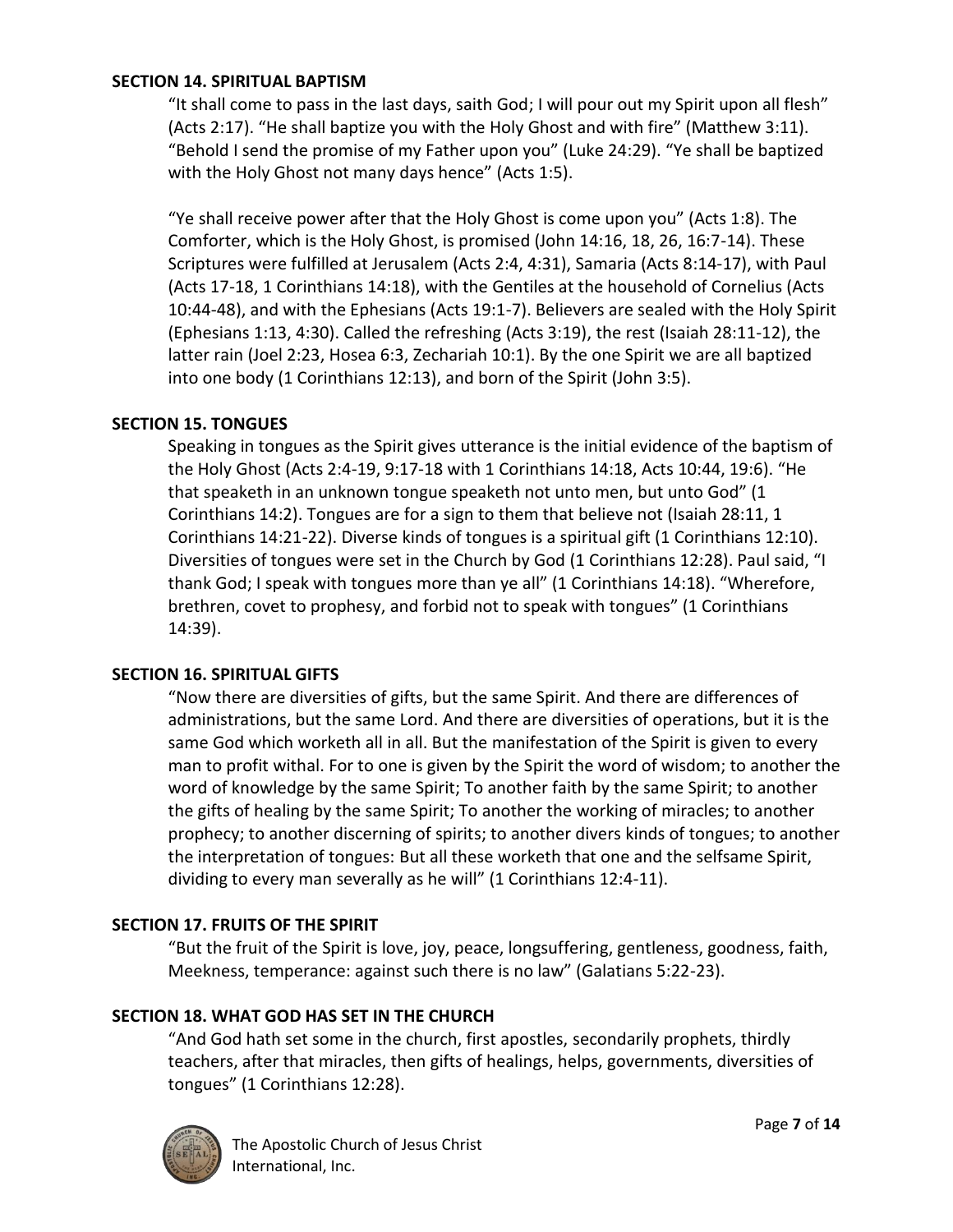#### **SECTION 19. ORDER AND GOVERNMENT**

"These things write I unto thee, that thou mayest know how thou oughtest to behave thyself in the house of God, which is the church of the living God, the pillar and ground of the truth" (1 timothy 3:14-15). "Let all things e done decently and in order" (1 Corinthians 14:10). Paul left Titus in Crete to set things in order and to ordain Elders in every city (Titus 1). Instructions were given to Elders to feed the flock of God (1 Peter 5:1-3). God set helps and governments in the Church (1 Corinthians 12:28). "The government shall be upon his shoulders, and of the increase of his government and peace there shall be no end" (Isaiah 9:6-7, 2 Peter 2:10).

# **SECTION 20. IMPORTANCE OF SOUND DOCTRINE**

"My doctrine shall drop as the rain; my speech shall distill as the dew" (Deuteronomy 32:2). "God hath from the beginning chosen you, to salvation through sanctification of the Spirit, and belief of the truth" (2 Thessalonians 2:13) See also Joshua 24:14-15. "All scripture is given by inspiration of God, and is profitable for doctrine" (2 Timothy 3:16). "Preach the Word" (2 Timothy 4:12, 1 Timothy 4:13-16). "Speak thou the things which becomes sound doctrine" (Titus 1:9, 2:1-7). "If ye continue in my word, then are ye my disciples indeed" (John 8:31-32). "For the time will come when they will not endure sound doctrine (2 Timothy 4:3-4). See also Matthew 15:9. Some shall depart from the faith (1 Timothy 4:1). Strong delusions will be sent on those who reject the truth (2 Thessalonians 2:10-12). Prove all things (1 Thessalonians 5:21, Isaiah 8:20, 2 John 1:9).

## **SECTION 21. TRUE WORSHIP**

"God is a Spirit, and they that worship him must worship him in Spirit and in truth" (John 4:24). "Give unto the Lord the glory due his name. Worship the Lord in the beauty of holiness" (Psalm 20:2). Knee before the Lord. Come before His presence with singing (Psalm 95:6, 100:2-4). Praise God in his sanctuary (Psalm 149:3, 150:1-6). Wait upon the Lord (Isaiah 40:31). Bring an offering and come into His courts (Psalm 96:8). Remember the Sabbath day, to keep it holy (Exodus 20:8-10, Romans 14:5-6).

## **SECTION 22. CHILDREN**

"Even a child is known by his doings, whether his work be pure, and whether it be right" (Proverbs 20:11). "Children obey your parents in the Lord, for this is right. Honor thy father and mother, which is the first commandment with promise, that it may be well with thee, and thou mayest live long on the earth" (Ephesians 6:1-3). See also Colossians 3:20, 1 Timothy 5:4. Jesus said, "Suffer the little children to come unto me, and forbid them not, for of such is the kingdom of heaven" (Matthew 19:14, Mark 10:14). The Holy Ghost is promised to believers' children (Acts 2:39).

## **SECTION 23. YOUNG PEOPLE**

"Wherewithal shall a young man cleanse his way? By taking heed thereto according to thy word" (Psalm 119:9). "Remember thy Creator in the days of thy youth" (Ecclesiastes 12:1). See also Ezekiel 2:18. "Let no man despise thy youth; but be thou an example of the believers, in word, in conversation, in charity, in spirit, in faith, in purity" (1 Timothy 4:12). "Young men likewise exhort to be sober minded. In all things showing thyself a

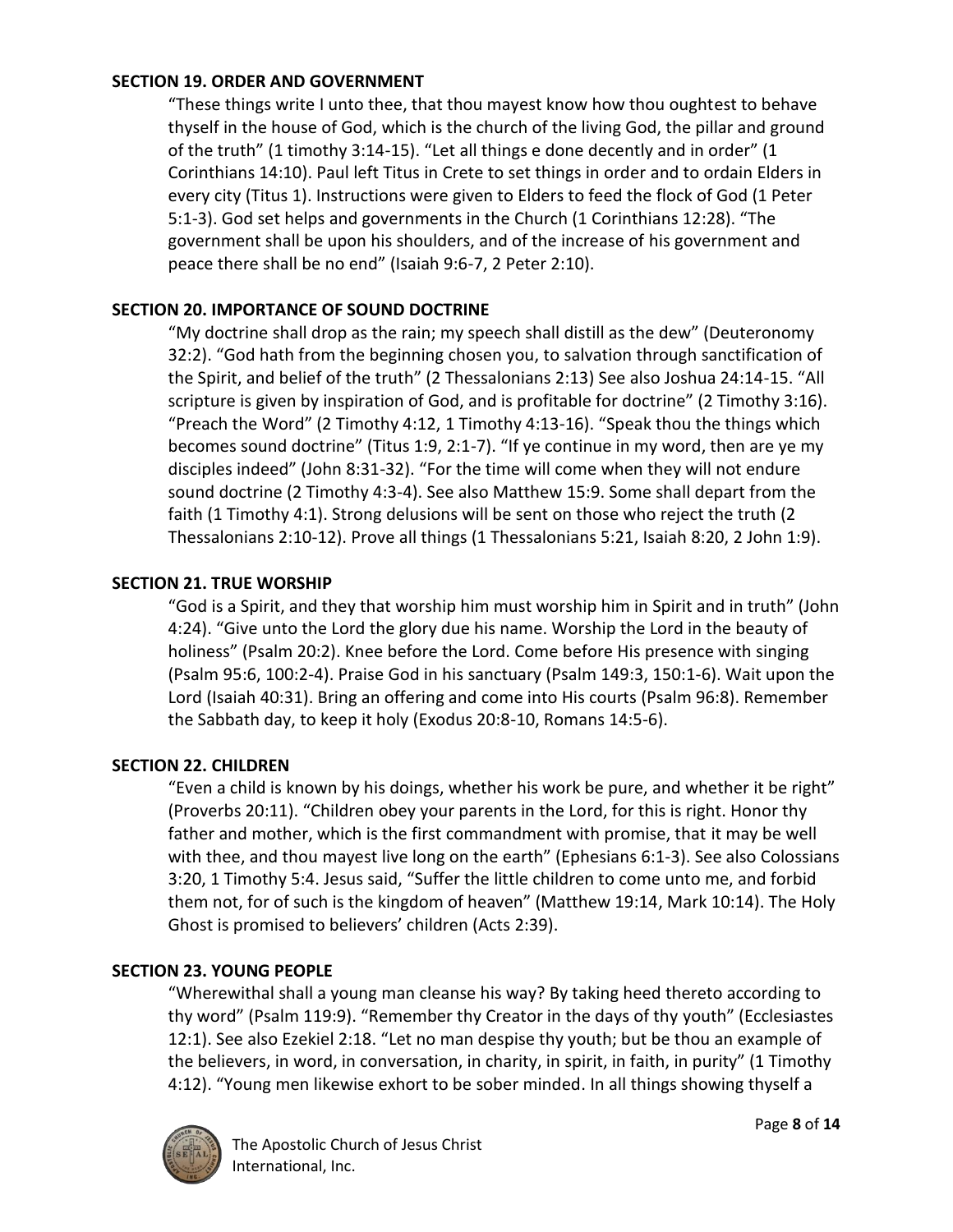pattern of good works: in doctrine showing incorruptness, gravity, and sincerity" (Titus 2:6-7).

# **SECTION 24. UNITY**

"Behold how good and how pleasant it is for brethren to dwell together in unity" (Psalm 133:1). "Now I beseech you brethren, by the name of the Lord Jesus Christ, that ye all speak the same thing and that there be no division among you, but that ye be perfectly joined together in the same mind and in the same judgment" (1 Corinthians 1:10). "Endeavor to keep the unity of the Spirit in the bond of peace" (Ephesians 4:3, 13). "Stand fast in one Spirit, with one mind, striving together for the faith of the gospel" (Philippians 1:27) "That ye may with one mind and one mouth, glorify God, even the Father of our Lord Jesus Christ" (Romans 15:6).

See also 1 Peter 3:8, John 17:21, Ephesians 2:14, Romans 12:5, 1 Corinthians 10:17, Galatians 3:8, Romans 5:6.

#### **SECTION 25. PRAYER**

"Call unto me, and I will answer thee, and shew thee great and mighty things, which thou knowest not" (Jeremiah 33:3). "Pray without ceasing" (1 Thessalonians 5:17). "As and ye shall receive" (Matthew 7:7-8). "And whatsoever ye shall ask in my name, that will I do" (John 14:13). "If any of you lack wisdom, let him ask of God" (James 1:5). Pray in secret (Matthew 6:6, 14:23). Watch and pray (Matthew 26:41). Evening and morning and at noon will I pray and cry aloud (Psalm 55:17, Daniel 6:10, Acts 10:2). Ask with faith, nothing wavering (James 6:7). "Whatsoever things ye desire when ye pray, believe that ye receive them, and ye shall have them" (Mark 11:24). "They that wait upon the Lord shall renew their strength (Isaiah 40:31). "If ye abide in me, and my words abide in you, ye shall ask what ye will, and it shall be done unto you" (John 15:7).

## **SECTION 26. PRAISE**

Sing praises to the Lord (Psalm 9:11). Praise the Lord with musical instruments and dance (Psalm 33:2, 149:3, 150:1-6, Exodus 15:20-21, 2 Samuel 7:14, Jeremiah 31:13). "Let all the people praise thee, O God" (Psalm 67:3, Isaiah 42:12). Give thanks to His name (Hebrews 13:15). A four-fold reason for praising God (1 Peter 2:9). "Clap your hands, all ye people; shout unto God with the voice of triumph" (Psalm 47:1). "Bless the Lord, O my soul, and forget not his benefits: Who forgiveth all thine iniquities; who healeth all thy diseases" (Psalm 103:1-3).

## **SECTION 27. FAITH**

"Faith is the substance of things hoped for, the evidence of things not seen" (Hebrews 11:1). Without faith it is impossible to please God (Hebrews 11:6). "Faith cometh by hearing, and hearing by the word of God" (Romans 10:17). Faith in Christ secures salvation (John 3:15, 5:24, 11:25, 12:46, 20:31, Romans 12:9). "The just shall live by faith" (Romans 4:3). By faith, Enoch was translated (Hebrews 11:30). By faith, Elijah proved the true God (1 Kings 18:21-39). By faith the walls of Jericho fell down (Hebrews 11:30). By faith, prison doors were opened (Acts 5:11, 16:25-26). By faith, the dead are

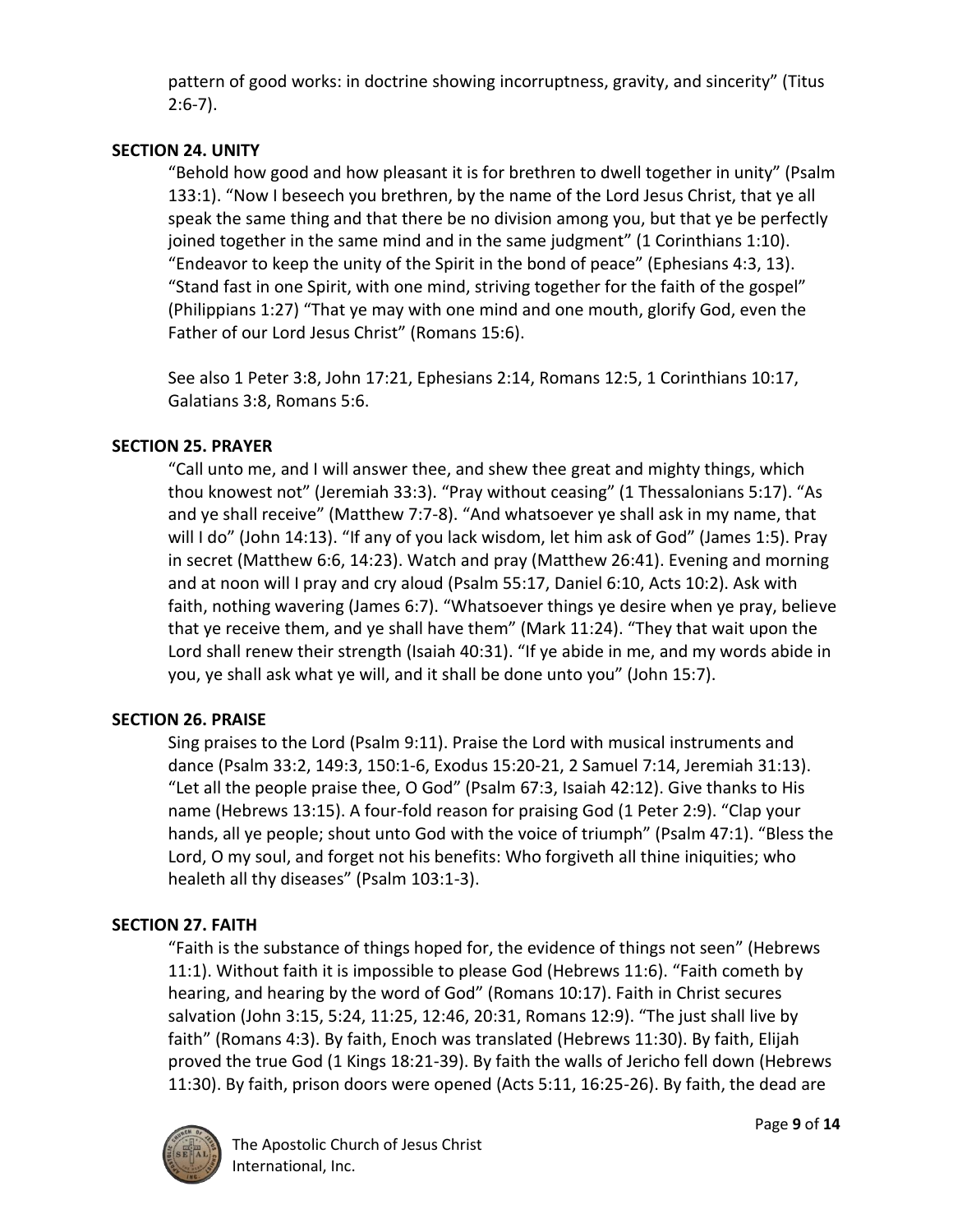raised (Acts 9:40). The sick are healed (Acts 5:15, James 5:14-15). Miracles were wrought (Acts 19:12). Signs follow them that believe (Mark 16:16-18). "All things are possible to him that believeth" (Mark 9:23-29). Have faith in God (Mark 11:22-24, Matthew 17:20, Ephesians 6:16, Daniel 3:20-26, 6:16-22.)

## **SECTION 28. HOPE**

Hope enabled Abraham to become the Father of the faithful (Romans 4:18). Hope is the saving element in life (Romans 8:24). The Scriptures are the source of hope (Romans 15:4). Hope abides forever (1 Corinthians 13:13). Believers are called to testify concerning the hope within them (1 Peter 3:15). Hope inspires clean living (1 John 3:3), cheers the dying hour of the saints (Proverbs 14:32), assures of immortality (Acts 24:15) and a heavenly treasure (Colossians 1:5), anticipates Christ's second coming (Titus 2:13), is an anchor of the soul (Hebrews 6:18-19), and is grounded in the resurrection of Christ (1 Peter 1:3). "Christ in you the hope of glory" (Colossians 1:27).

See also 1 Thessalonians 5:8.

# **SECTION 29. CHARITY**

"Charity suffereth long, and is kind; charity envieth not; charity vaunteth not itself, is not puffed up, Doth not behave itself unseemly, seeketh not her own, is not easily provoked, thinketh no evil; Rejoiceth not in iniquity, but rejoiceth in the truth; Beareth all things, believeth all things, hopeth all things, endureth all things. Charity never faileth … And now abideth faith, hope, charity, these three; but the greatest of these is charity" (1 Corinthians 4-8, 13).

## **SECTION 30. LOVE**

Love is a proof of true discipleship, and the bond of perfectiveness (John 13:39, Colossians 3:14). The love of God is shed abroad in our hearts by the Holy Ghost (Romans 5:5). Jesus said, "If you love me keep my commandments" (John 14:15). The greatest commandment is love (Mark 12:30-31). "Great love hath no man than this, that a man lay down his life for his friends (John 15:13). "Hereby perceive we the love of God, because he lay down his life for us (1 John 3:16). See also John 3:16. "This is my commandment that ye love one another, as I have loved you" (John 15:12). See also 1 Peter 1:22 and 1 Thessalonians 3:12. God is love (1 John 4:7, 16). Love is the first fruit of the Spirit (Galatians 5:22).

# **SECTION 31. GROWING IN GRACE**

Grow in grace, and in the knowledge of our Lord and Savior Jesus Christ (2 Peter 1:2, 3:18). It is life eternal to know the only true God (John 17:3). Faith is the first step toward God. "He that cometh to God must believe that he is" (Hebrews 11:6). "Add to your faith virtue, and to virtue knowledge, and to knowledge temperance, and to temperance patience, and to patience godliness, and to godliness brotherly kindness, and to brotherly kindness charity … he that lacketh these things is blind … if ye do these things ye shall never fall" (1 Peter 1:1-12).

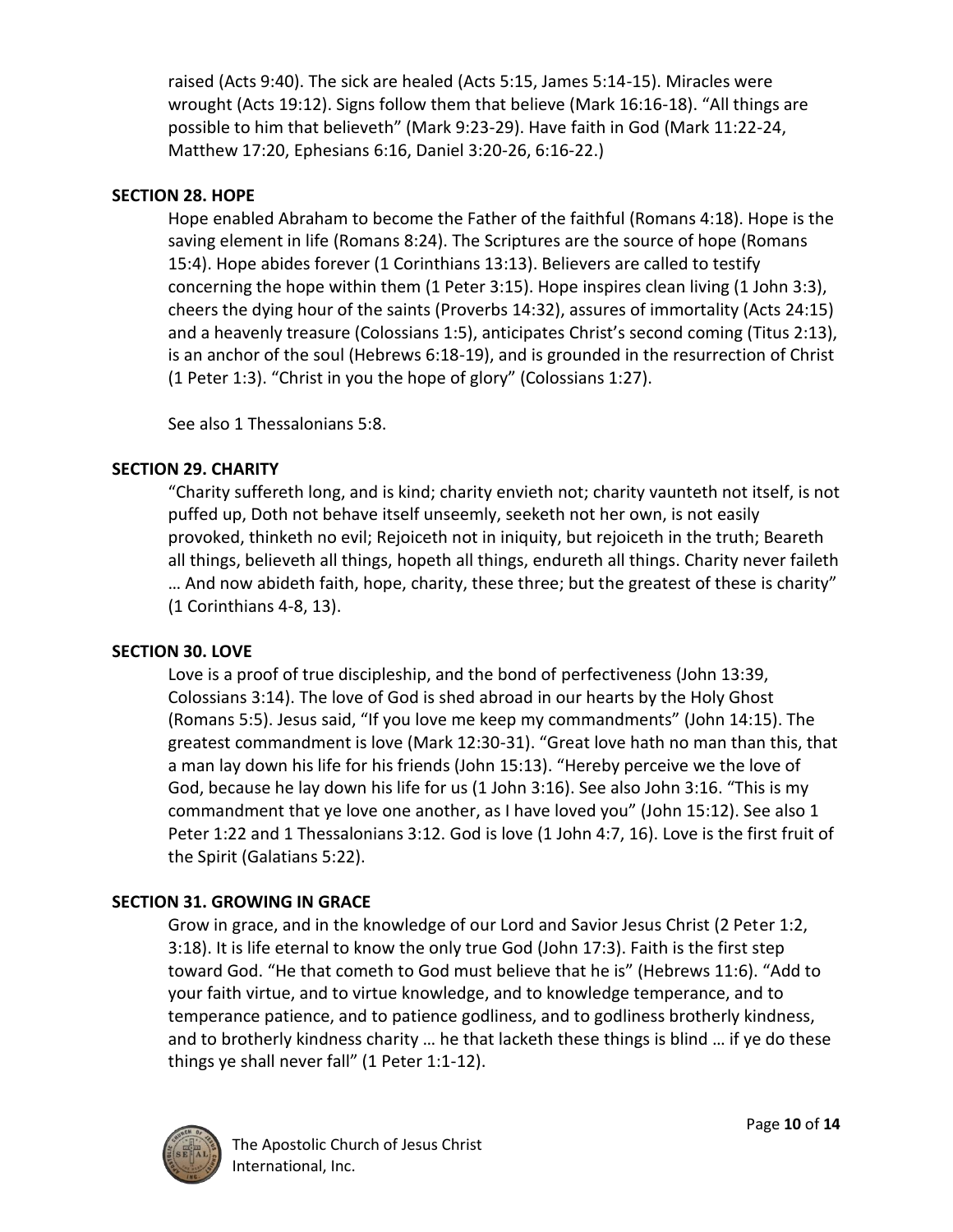## **SECTION 32. SPIRITUAL WEAPONS AND ARMOR**

Fight the good fight of faith and lay hold on eternal life (1 Timothy 6:12), which demands entire consecration (2 Timothy 2:4). "Put on the whole armor of God" (Ephesians 6:11). See also Romans 13:12, 2 Corinthians 6:7. There are invisible foes (Ephesians 6:12, 1 Peter 5:8). "The weapons of our warfare are not carnal" (2 Corinthians 10:4) See also 1 Samuel 17:45. "Take the helmet of salvation, and the sword of the Spirit, which is the word of God (Ephesians 6:17). The Word of God is quick and powerful (Hebrews 4:12). "Be strong in the Lord" (Ephesians 6:10). "Let us who are of the day be sober, putting on the breastplate of faith and love, and for a helmet, the hope of salvation" (1 Thessalonians 5:8). "Above all, taking the shield of faith, wherewith ye shall be able to quench all the fiery darts of the wicked" (Ephesians 6:16).

See also Revelation 12:11, 15:2.

## **SECTION 33. THE LORD OUR HEALER**

The Lord is our healer (Exodus 15:26). As by sin came sickness, so by righteousness came health and healing. He himself took our infirmities and bore our sickness (Matthew 8:14-17, Isaiah 53:4-5, Psalm 103:1-3). "Is any sick among you? Let him call for the elders of the church; and let them pray over him, anointing him with oil in the name of the Lord: and the prayer of faith shall save the sick, and the Lord shall raise him up" (James 5:14-15).

## **SECTION 34. THE LORD'S SUPPER**

The first supper of bread and wine was held by Melchizedek, Priest of the Most High God, and Abraham (Genesis 14:18). Our Christ, as High Priest after the order of Melchizedek, reinstated this supper on the night He was betrayed (Matthew 26:26-29, 1 Corinthians 11:23-32). The Lord's Supper (Communion) shall be overserved literally, using unleavened bread and wine. It is important to observe this ordinance (John 6:48- 56, 1 Corinthians 10:16). Self-examination is necessary before observing this ordinance. It is wrong to take unworthily (1 Corinthians 11:27-30). Acts 20:7 and 1 Corinthians 11:26-28 tell when to observe this ordinance.

## **SECTION 35. FEET WASHING**

Feet washing is a New Testament command. Following the supper, Jesus girded Himself with a towel and washed the disciples' feet as a token of humility, which His followers should express toward each other. As He said, "Ye ought to wash one another's feet," and again, "if ye know these things, happy are ye if ye do them" (John 13:4-17, 1 Timothy 5:10).

## **SECTION 36. SANCTIFICATION**

How secured: "Sanctify them through thy truth, thy word is truth" (John 17:17). See also Romans 15:16. "Wherefore Jesus also, that he might sanctify the people with his own blood, suffered without the gate" (Hebrews 13:12). "But of him are ye in Christ Jesus, who of God is made unto us wisdom, and righteousness, and sanctification, and redemption" (1 Corinthians 1:30). "Christ also loved the church and gave himself for it,

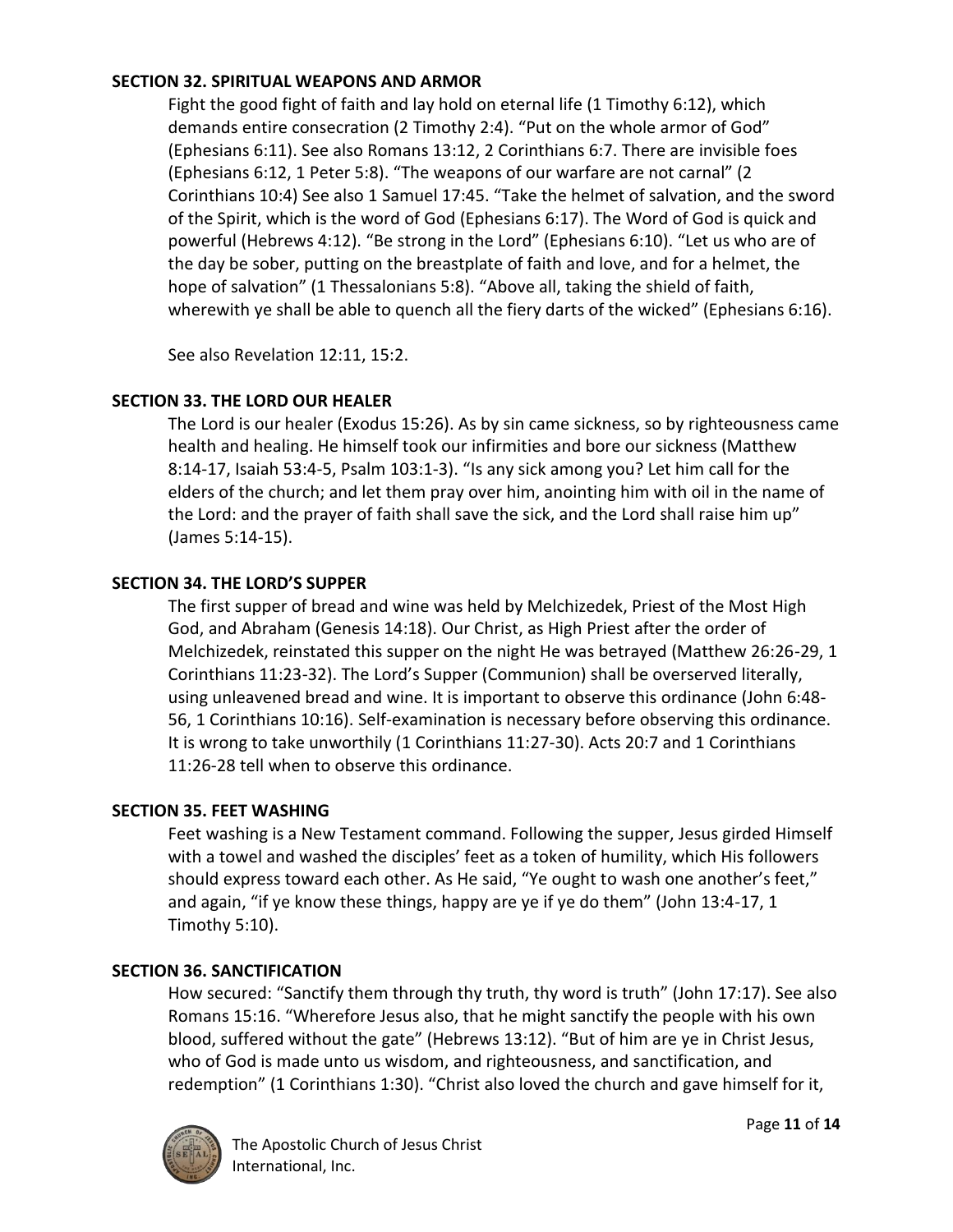that he might sanctify and cleanse it with the washing of water by the word" (Ephesians 5:25-26). "By the which will we are sanctified through the offering of the body of Jesus Christ once for all" (Hebrews 10:10). See also 2 Timothy 2:16-21 and 1 Peter 1:2. Jesus came to save His people from their sins. A wholly sanctified life is the only one true standard of salvation (Hebrews 12:4, 1 Peter 1:15-17). One must be thoroughly saved from sin, wholly sanctified, and filled with the Holy Ghost to escape the judgments of God and to have the hope of enjoying the glory of eternal life.

#### **SECTION 37. HOLINESS**

We are earnestly contenting for a holy, Spirit-filled life with signs following, as on the day of Pentecost, which is God's standard of salvation (Mark 12:16-17, Acts 2:4, 8:14-17, 9:17, 10:44-48, 19:1-6, Romans 12:1-2, Hebrews 12:14, Matthew 5:48, 1 Peter 1:15-16).

Godly living should characterize the life and walk of a saint, according to the pattern, sign, and example (1 Peter 2:21-22, Titus 2:11-12, Galatians 2:20, Luke 1:74-75, Ephesians 4:26, 2 Peter 5:11).

We are commanded to cleanse ourselves from all filthiness of the flesh and spirit, perfecting holiness in the fear of God (2 Corinthians 7:1), to abstain from all appearance of evil (1 Thessalonians 5:22), and to turn away from those who have a form of godliness but deny the power thereof (1 Timothy 3:5).

## **SECTION 38. MARRIAGE OBLIGATIONS**

"Therefore shall a man leave his father and his mother, and shall cleave unto his wife, and they shall be one flesh" (Genesis 2:24). "But I say unto you, that whosoever shall put away his wife, saving for the cause of fornication, causeth her to commit adultery: and whosoever shall marry her that is divorced committeth adultery" (Matthew 5:32, 19:9). See also Mark 10:9. "For the woman which hath a husband, is bound by law to her husband as long as he liveth, but if the husband be dead, she is loosed from the law of her husband (Romans 7:2). See also 1 Corinthians 7:39. "And unto the married I command, yet not I but the Lord, let not the wife depart from her husband, but and if she depart let her remain umarried or be reconciled to her husband; and let not the husband put away his wife" (1 Corinthians 7:10-11). See 1 Corinthians 7:15 for unbelieving husbands.

Based upon the scriptural reference of the 1611 King James Version of the Bible, marriage is an explicit (exclusive) union between a male and a female based upon the sex declared on his/her original birth certificate.

"Be ye not unequally yoked together with unbelievers" (1 Corinthians 6:14). Marriage with unbelievers is forbidden (Genesis 24:3, Deuteronomy 7:3, Joshua 23:12-13, Ezekiel 9:12, Nehemiah 13:25).

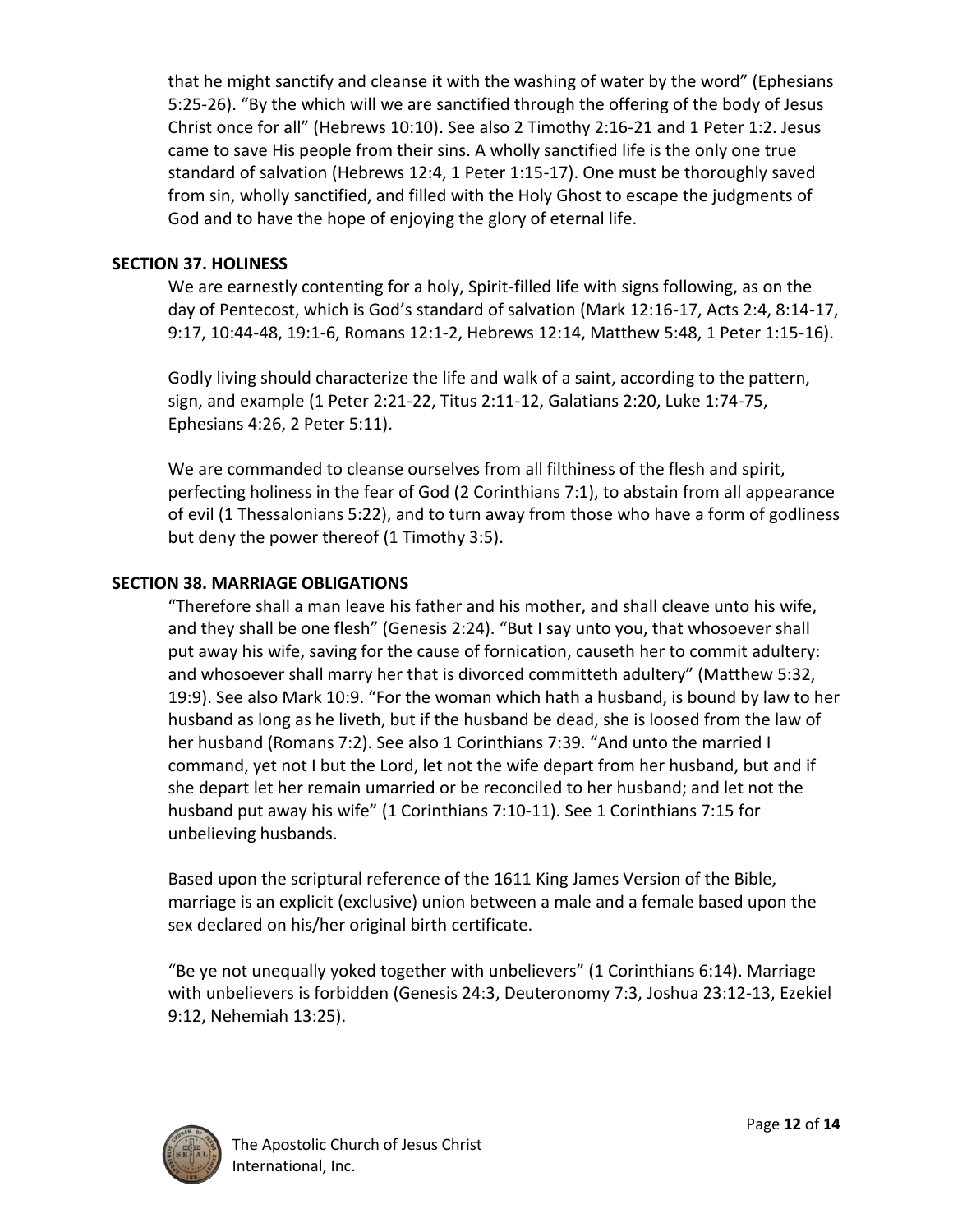#### **SECTION 39. TITHES**

"All the tithe of the land, whether of the seed of the land or the fruit of the tree, is the Lord's. It is holy unto the Lord" (Leviticus 27:30). See also Leviticus 27:30-33, 2 Chronicles 31:5-10. The tithes go to the Levites for their service (Numbers 18:21). The Levites were a type of the ministers of Christ in this age. "Even so hath the Lord ordained that they which preach the gospel should live of the gospel" (1 Corinthians 9:14). Abraham paid tithes under the faith covenant (Genesis 14:20, Hebrews 7:1-5). The Law, which was 430 years after the promise to Abraham, endorsed tithing. Jesus said it should not be left undone (Matthew 23:23). Levi, who received tithe, paid tithes in Abraham, and the sons of Levi were commanded to take tithes of the people, according to the Law, that is of their brethren, though they came out of the loins of Abraham (Galatians 3:8), and ought to pay tithes. "Bring ye all the tithes into the storehouse" (Malachi 3:10). Tithes and offerings is God's financial plan for the support of the ministry.

#### **SECTION 40. OFFERINGS**

"The liberal soul shall be made fat, and he that watereth shall be watered also himself" (Proverbs 11:25). "Honor the Lord with thy substance, and with the first fruits of all thine increase" (Proverbs 3:9-10). Give willingly (Exodus 25:2, 1 Chronicles 29:9). Every man gives as he is able (Deuteronomy 16:7). God loves a cheerful giver (2 Corinthians 9:7). "Lay aside upon the first day of the week" (1 Corinthians 16:2). If you do not pay your tithes and offerings, you rob God and are cursed with a curse (Malachi 3:8-9). We are the Israel of God (Galatians 6:16) and it is the duty of Israel (the church) to support the ministry with their tithes and offerings.

## **SECTION 41. THE SECOND COMING OF JESUS**

That the Lord is to come again to the earth is a truth that cannot be gainsaid. It is taught by our Lord, confirmed by the Apostles, and was expected, as is still being expected by the saints (1 Thessalonians 4:14-17, Matthew 24:30, Acts 1:9-11, Titus 2:13, 1 John 3:2), which will be a literal, personal returning of our Lord Jesus Christ.

#### **SECTION 42. THE RESURRECTION**

Marvel not at this, for the hour is coming in which all they that are in their graves shall hear His voice and shall come forth. They that have done well, unto the resurrection of life, and they that have done evil, unto the resurrection of damnation (John 5:28-29, Daniel 12:2, Acts 24:15). Two resurrections are declared in the Word of God. The First Resurrection and the Second Resurrection one thousand years apart. Christ is the first fruits of the First Resurrection, and afterwards they that are Christ's at His coming (1 Corinthians 15:20-23). The dead in Christ shall rise first (1 Thessalonians 4:16). "Blessed and holy is he that hath part in the first resurrection: on such the second death hath no power, but they shall be priests of God and of Christ, and shall reign with him a thousand years" (Revelation 20:6). "But the rest of the dead lived not again until the thousand years were finished" (Revelation 20:5, 12-15).